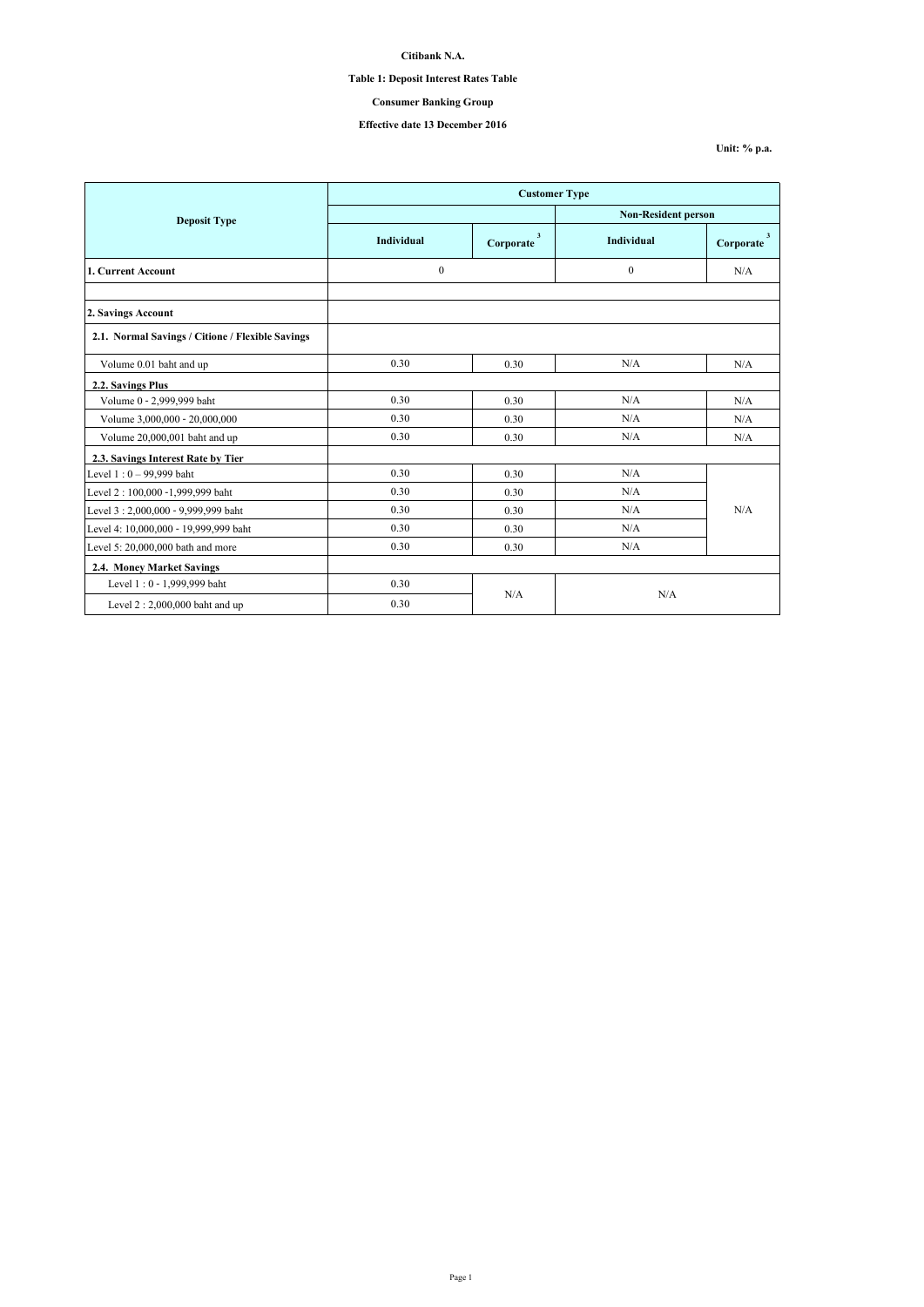## **Table 1: Deposit Interest Rates Table**

**Consumer Banking Group**

|                                      |                      |                        |                            | Unit: % p.a.           |  |
|--------------------------------------|----------------------|------------------------|----------------------------|------------------------|--|
|                                      | <b>Customer Type</b> |                        |                            |                        |  |
| <b>Deposit Type</b>                  |                      |                        | <b>Non-Resident person</b> |                        |  |
|                                      | Individual           | Corporate <sup>3</sup> | Individual                 | Corporate <sup>3</sup> |  |
| 3. Time Deposit                      |                      |                        |                            |                        |  |
| 3.1 Normal Time Deposit -            |                      |                        |                            |                        |  |
| Minimum opening account 100,000 Baht |                      |                        |                            |                        |  |
| <b>3-Month Tenors</b>                |                      |                        |                            |                        |  |
| Volume 100,000 Baht and up           | 0.70                 | 0.45                   | N/A                        |                        |  |
| <b>6-Month Tenors</b>                |                      |                        |                            |                        |  |
| Volume 100,000 Baht and up           | 0.75                 | 0.50                   | 0.65                       | N/A                    |  |
| 9-Month Tenors                       |                      |                        |                            |                        |  |
| Volume 100,000 Baht and up           | 0.80                 | 0.55                   | 0.70                       | N/A                    |  |
| <b>12-Month Tenors</b>               |                      |                        |                            |                        |  |
|                                      | 0.85                 | 0.60                   | 0.75                       | N/A                    |  |
| Volume 100,000 Baht and up           |                      |                        |                            |                        |  |
| <b>18-Month Tenors</b>               |                      |                        |                            |                        |  |
| Volume 100,000 Baht and up           | 0.90                 | 0.65                   | 0.80                       | N/A                    |  |
| 24-Month Tenors                      |                      |                        |                            |                        |  |
| Volume 100,000 Baht and up           | 0.95                 | 0.70                   | 0.85                       | N/A                    |  |
| <b>36-Month Tenors</b>               |                      |                        |                            |                        |  |
| Volume 100,000 baht and up           | 1.00                 | 0.75                   | 0.90                       | N/A                    |  |
| <b>48-Month Tenors</b>               |                      |                        |                            |                        |  |
| Volume 100,000 baht and up           | 1.05                 | 0.80                   | 0.95                       | N/A                    |  |
| <b>60-Month Tenors</b>               |                      |                        |                            |                        |  |
| Volume 100,000 baht and up           | 1.10                 | 0.85                   | 1.00                       | N/A                    |  |
| 3.2 Normal Time Deposit Online -     |                      |                        |                            |                        |  |
| Minimum opening account 100,000 Baht |                      |                        |                            |                        |  |
| <b>3-Month Tenors</b>                |                      |                        |                            |                        |  |
| Volume 100,000 Baht and up           | 0.85                 | N/A                    | N/A                        |                        |  |
| <b>6-Month Tenors</b>                |                      |                        |                            |                        |  |
| Volume 100,000 Baht and up           | 0.75                 | 0.50                   | 0.75                       | N/A                    |  |
| 9-Month Tenors                       |                      |                        |                            |                        |  |
| Volume 100,000 Baht and up           | 0.80                 | 0.55                   | 0.80                       | N/A                    |  |
| <b>12-Month Tenors</b>               |                      |                        |                            |                        |  |
| Volume 100,000 Baht and up           | 0.85                 | 0.60                   | 0.85                       | N/A                    |  |
| <b>18-Month Tenors</b>               |                      |                        |                            |                        |  |
| Volume 100,000 Baht and up           | 0.90                 | 0.65                   | 0.90                       | N/A                    |  |
| 24-Month Tenors                      |                      |                        |                            |                        |  |
| Volume 100,000 Baht and up           | 0.95                 | 0.70                   | 0.95                       | N/A                    |  |
| <b>36-Month Tenors</b>               |                      |                        |                            |                        |  |
| Volume 100,000 baht and up           | 1.00                 | 0.75                   | 1.00                       | N/A                    |  |
| <b>48-Month Tenors</b>               |                      |                        |                            |                        |  |
| Volume 100,000 baht and up           | 1.05                 | 0.80                   | 1.05                       | N/A                    |  |
| <b>60-Month Tenors</b>               |                      |                        |                            |                        |  |
| Volume 100,000 baht and up           | 1.10                 | 0.85                   | 1.10                       | N/A                    |  |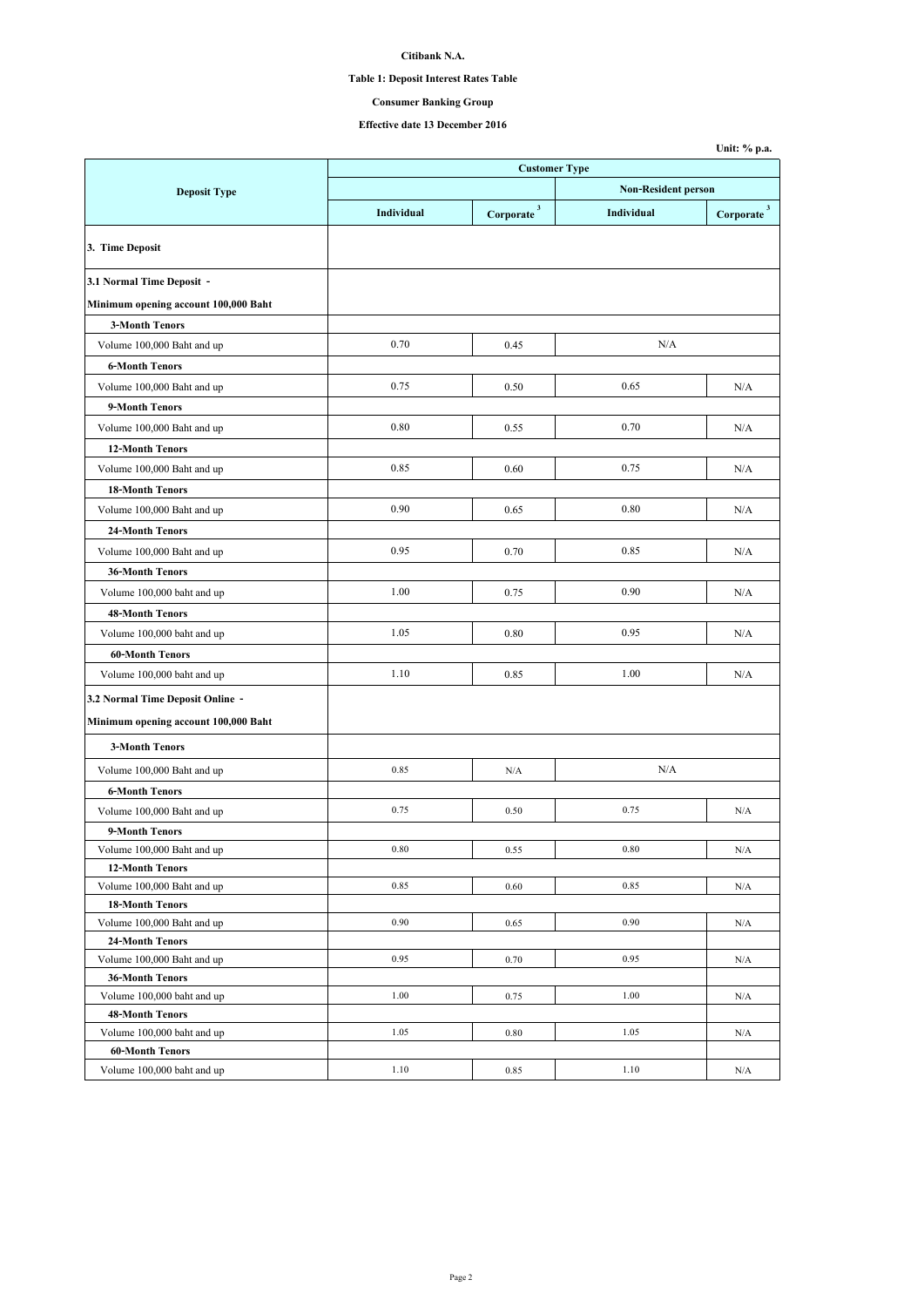## **Table 1: Deposit Interest Rates Table**

**Consumer Banking Group**

|                                    |                      |                            |            | Unit: % p.a.                  |
|------------------------------------|----------------------|----------------------------|------------|-------------------------------|
|                                    | <b>Customer Type</b> |                            |            |                               |
| <b>Deposit Type</b>                |                      | <b>Non-Resident person</b> |            |                               |
|                                    | Individual           | Corporate <sup>3</sup>     | Individual | $\bf{Corporate}$ <sup>3</sup> |
| 3.3 Periodic Time Deposit-         |                      |                            |            |                               |
| <b>Monthly Interest Paid</b>       |                      |                            |            |                               |
| <b>6-Month Tenors</b>              |                      |                            |            |                               |
| Volume 200,000 baht and up         | 0.55                 |                            | N/A        |                               |
| 9-Month Tenors                     |                      |                            |            |                               |
| Volume 200,000 baht and up         | 0.60                 |                            | N/A        |                               |
| <b>12-Month Tenors</b>             |                      |                            |            |                               |
| Volume 200,000 baht and up         | 0.65                 |                            | N/A        |                               |
| <b>18-Month Tenors</b>             |                      |                            |            |                               |
| Volume 200,000 baht and up         | 0.70                 |                            | N/A        |                               |
| 24-Month Tenors                    |                      |                            |            |                               |
| Volume 200,000 baht and up         | 0.75                 |                            | N/A        |                               |
| <b>36-Month Tenors</b>             |                      |                            |            |                               |
| Volume 200,000 baht and up         | 0.80                 |                            | N/A        |                               |
| <b>48-Month Tenors</b>             |                      |                            |            |                               |
| Volume 200,000 baht and up         | 0.85                 |                            | N/A        |                               |
| <b>60-Month Tenors</b>             |                      |                            |            |                               |
| Volume 200,000 baht and up         | 0.90                 |                            | N/A        |                               |
|                                    |                      |                            |            |                               |
| <b>Quarterly Interest Paid</b>     |                      |                            |            |                               |
| <b>12-Month Tenors</b>             |                      |                            |            |                               |
| Volume 200,000 baht and up         | 0.65                 |                            | N/A        |                               |
| <b>18-Month Tenors</b>             |                      |                            |            |                               |
| Volume 200,000 baht and up         | 0.70                 |                            | N/A        |                               |
| 24-Month Tenors                    |                      |                            |            |                               |
| Volume 200,000 baht and up         | 0.75                 |                            | N/A        |                               |
| <b>36-Month Tenors</b>             |                      |                            |            |                               |
| Volume 200,000 baht and up         | 0.80                 |                            | N/A        |                               |
| <b>48-Month Tenors</b>             |                      |                            |            |                               |
| Volume 200,000 baht and up         | 0.85                 |                            | N/A        |                               |
| <b>60-Month Tenors</b>             |                      |                            |            |                               |
| Volume 200,000 baht and up         | 0.90                 |                            | N/A        |                               |
|                                    |                      |                            |            |                               |
| <b>Semi Annually Interest Paid</b> |                      |                            |            |                               |
| <b>12-Month Tenors</b>             |                      |                            |            |                               |
| Volume 200,000 baht and up         | 0.65                 |                            | N/A        |                               |
| <b>18-Month Tenors</b>             |                      |                            |            |                               |
| Volume 200,000 baht and up         | 0.70                 |                            | N/A        |                               |
| 24-Month Tenors                    |                      |                            |            |                               |
| Volume 200,000 baht and up         | 0.75                 |                            | N/A        |                               |
| <b>36-Month Tenors</b>             |                      |                            |            |                               |
| Volume 200,000 baht and up         | 0.80                 |                            | N/A        |                               |
| 48-Month Tenors                    |                      |                            |            |                               |
| Volume 200,000 baht and up         | 0.85                 |                            | N/A        |                               |
| 60-Month Tenors                    |                      |                            |            |                               |
| Volume 200,000 baht and up         | 0.90                 |                            | N/A        |                               |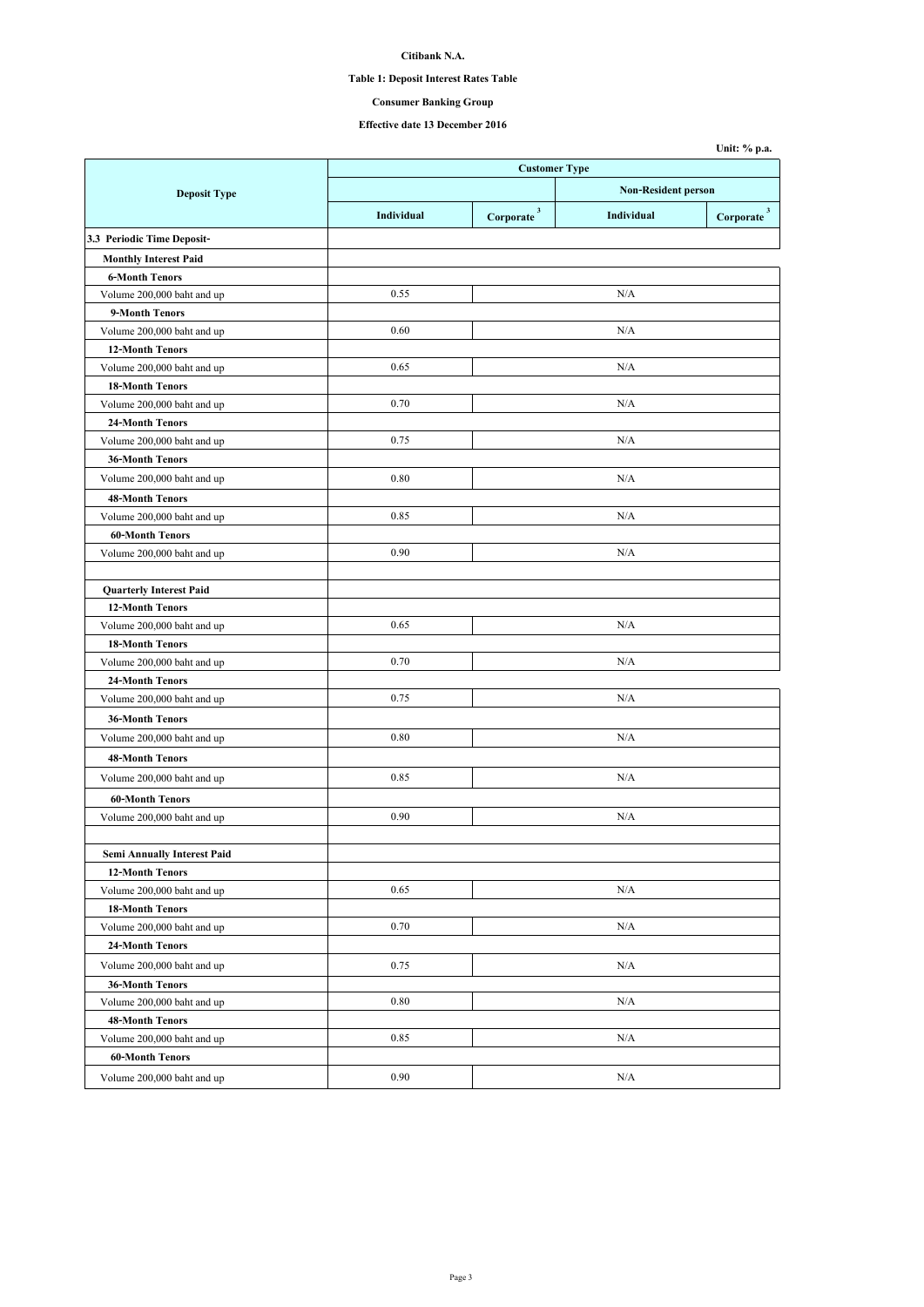## **Table 1: Deposit Interest Rates Table**

## **Consumer Banking Group**

|                               |                      |                |                            | Unit: % p.a. |
|-------------------------------|----------------------|----------------|----------------------------|--------------|
|                               | <b>Customer Type</b> |                |                            |              |
| <b>Deposit Type</b>           |                      |                | <b>Non-Resident person</b> |              |
|                               | Individual           | 3<br>Corporate | Individual                 | Corporate    |
| <b>Annually Interest Paid</b> |                      |                |                            |              |
| <b>24-Month Tenors</b>        |                      |                |                            |              |
| Volume 200,000 baht and up    | 0.75                 |                | N/A                        |              |
| <b>36-Month Tenors</b>        |                      |                |                            |              |
| Volume 200,000 baht and up    | 0.80                 |                | N/A                        |              |
| <b>48-Month Tenors</b>        |                      |                |                            |              |
| Volume 200,000 baht and up    | 0.85                 |                | N/A                        |              |
| <b>60-Month Tenors</b>        |                      |                |                            |              |
| Volume 200,000 baht and up    | 0.90                 |                | N/A                        |              |
|                               |                      |                |                            |              |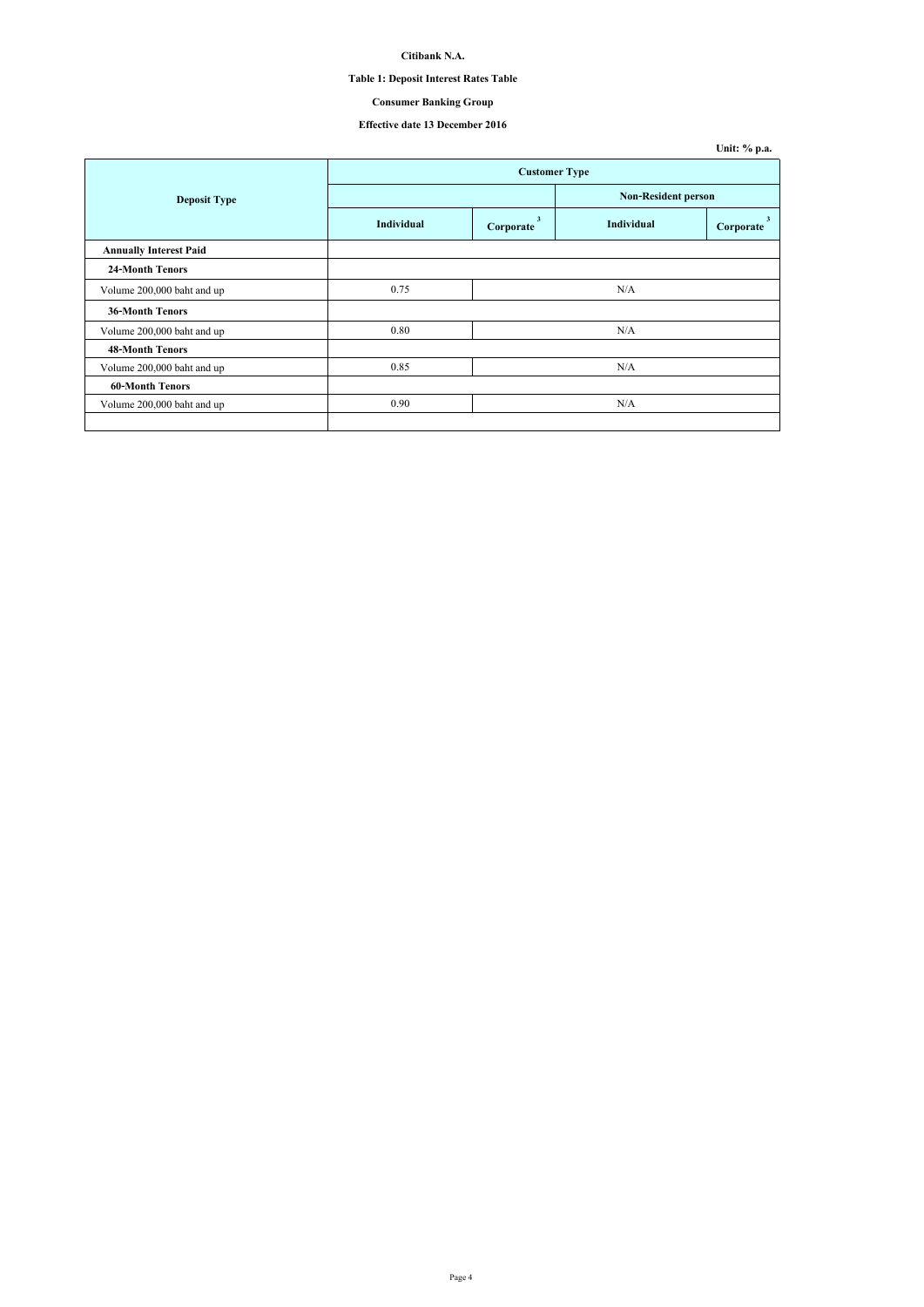## **Table 1: Deposit Interest Rates Table**

## **Consumer Banking Group**

|                                            |                      |                          |            | Unit: % p.a.           |  |
|--------------------------------------------|----------------------|--------------------------|------------|------------------------|--|
| <b>Deposit Type</b>                        | <b>Customer Type</b> |                          |            |                        |  |
|                                            | Non-Resident person  |                          |            |                        |  |
|                                            | <b>Individual</b>    | $\mathbf 3$<br>Corporate | Individual | Corporate <sup>3</sup> |  |
| 3.4 Flexible Time Deposit Enhancement      |                      |                          |            |                        |  |
| Minimum opening account 200,000 Baht       |                      |                          |            |                        |  |
| <b>3-Month Tenors</b>                      |                      |                          |            |                        |  |
| Volume 200,000 baht and up                 | 0.40                 |                          | N/A        |                        |  |
| <b>6-Month Tenors</b>                      |                      |                          |            |                        |  |
| Volume 200,000 baht and up                 | 0.45                 |                          | N/A        |                        |  |
| 9-Month Tenors                             |                      |                          |            |                        |  |
| Volume 200,000 baht and up                 | 0.50                 |                          | N/A        |                        |  |
| <b>12-Month Tenors</b>                     |                      |                          |            |                        |  |
| Volume 200,000 baht and up                 | 0.55                 |                          | N/A        |                        |  |
| <b>18-Month Tenors</b>                     |                      |                          |            |                        |  |
| Volume 200,000 baht and up                 | 0.60                 |                          | N/A        |                        |  |
| <b>24-Month Tenors</b>                     |                      |                          |            |                        |  |
| Volume 200,000 baht and up                 | 0.65                 |                          | N/A        |                        |  |
|                                            |                      |                          |            |                        |  |
| 3.5 Time Deposit with Mutual Fund          |                      |                          |            |                        |  |
| Minimum opening account 1,500,000 Baht and |                      |                          |            |                        |  |
| Maximum at 50,000,000 Baht                 |                      |                          |            |                        |  |
| 3-Month Tenors with Money Market mutual    |                      |                          |            |                        |  |
| fund                                       |                      |                          |            |                        |  |
| Volume 1,500,000 baht to 50,000,000 baht   | 1.50                 |                          | N/A        |                        |  |
| 3-Month Tenors with Non-Money Market       |                      |                          |            |                        |  |
| mutual fund                                |                      |                          |            |                        |  |
| Volume 1,500,000 baht to 50,000,000 baht   | 2.00                 |                          | N/A        |                        |  |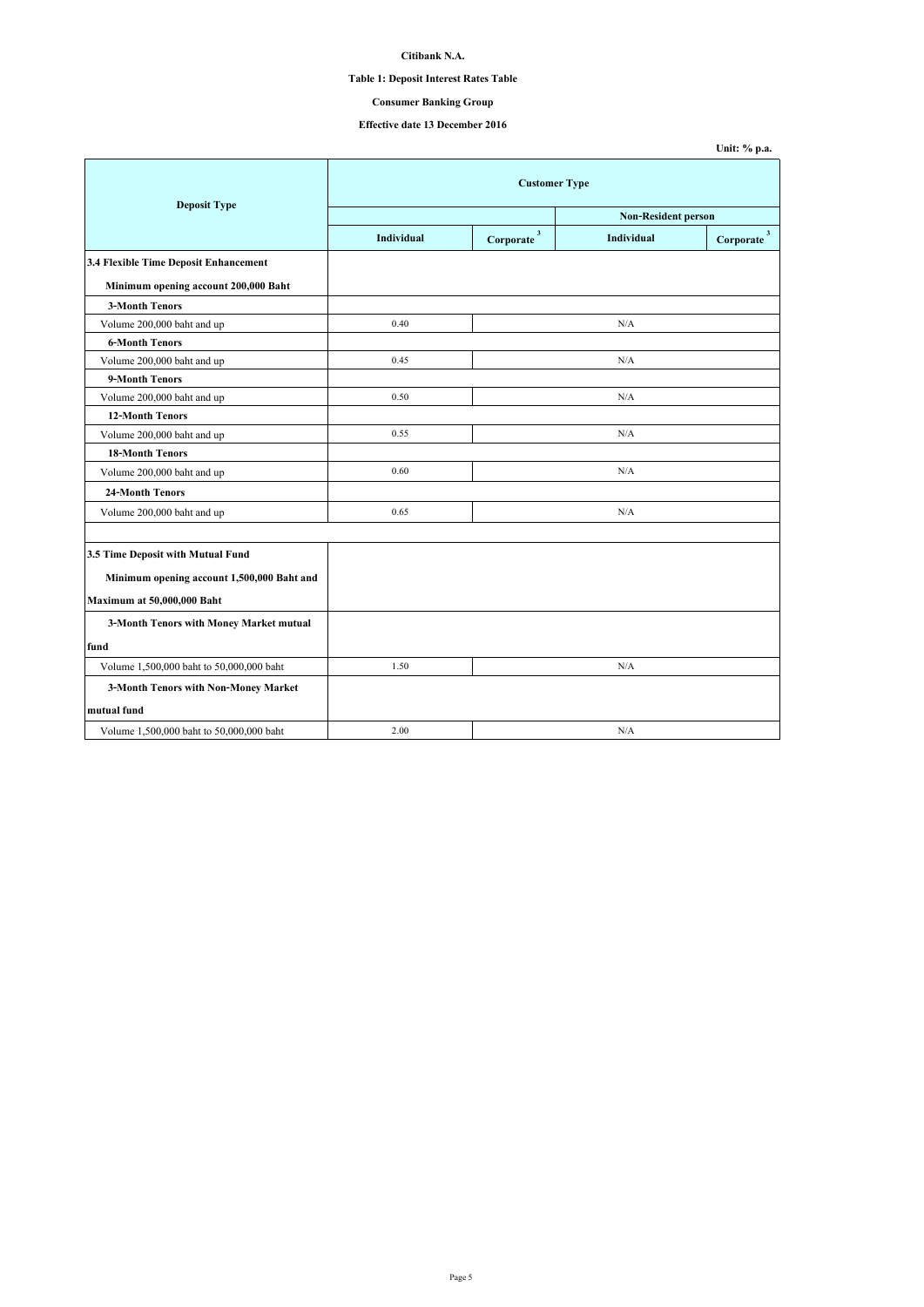### **Table 1: Deposit Interest Rates Table**

## **Consumer Banking Group**

### **Effective date 13 December 2016**

#### **Remark :**

#### **Terms and conditions for interest payment.**

- o This table is only for Consumer banking
- Saturday Sunday with the deposit in cash via Cash Deposit Machine as the bank does not provide Teller Counter services, or in case the customer deposit in cheque, Citibank will post the ledger and start to calculate the interest for the mentioned amount on the next business day of the normal banking days on Monday - Friday. In case of the deposit in cheque, the amount will be effective only if the cheque is completely o For the case that customer opens Current Account or Savings Account, which are the accounts that Citibank specially services on

cleared.

o In case of withdrawal before maturity for Normal Time Deposit, Periodic Time Deposit and Flexible Time Deposit Enhancement,

the interest rate will pay according to the condition, or subject to Management Approvals.

- o Terms and conditions for Normal Time Deposit and Periodic Time deposit in case of withdrawal before maturity are as followings: o Deposit length of less than 3 months: No interest payment.
	- o Deposit length of 3 months or more: Citibank will pay interest, based on savings account interest rate on the withdrawal date, but not more than 1% p.a. For accounts with periodic interest payment, Citibank will deduct the excess interest rates paid from the principal amount. o Interest payments are exempted for corporate accounts with withdrawals before the time deposit maturity.
- o Interest rate calculations for time deposits are based on non-accumulated interest calculations.
- o For non-resident THB accounts, Citibank will not pay interest rates for all THB saving accounts.
- o For non-resident THB accounts, Citibank will open only Normal Time deposit accounts with 6-month tenors or longer.
- o For Savings Plus accounts, the T&C are the same and referred to the Normal Savings account with effect from 23 July 2012 and onwards, following the terms and conditions on the account opening date.
- o For Online Time Deposit opening, it means that you have reviewed and decided to open this Time Deposit and allowed Citibank to refer to your account opening documents and signature from your existing current account or saving account as reference and evidence for opening this Time Deposit with no exception.
- o Opening of Time Deposit online transaction is available 24 hours. However, the online transaction that has been made after 10:00 p.m. of business days or the online transaction that has been made on weekends or on public holidays will be treated as the transaction with the quoted interest rate of the next business day transaction.
- o Terms and Conditions for Flexible Time Deposit Enhancement are as followings:
	- o To enable the facility to partially withdraw cash through remote channel, customer is required to open new savings account.
	- o For the partial withdrawal within 1 month from deposit date, zero percent interest rates will be given.
	- o For partial withdrawal after 1 month or longer, will receive early break interest rate of normal savings interest rate on the withdrawn date. The remaining balance at maturity earns originally agreed interest rate.

o The aforementioned provisions of Flexible Time Deposit Enhancement are as informed which will be effective as follows:

(a) on May13, 2009 with respect to the customers who open an Flexible Time Deposit Enhancement Account from May 13, 2009 onwards; and

 (b) on June 13, 2009 with respect to the customers who opened an Flexible Time Deposit Enhancement Account before May 13, 2009 whose accounts are matured and renewed/rolled over from June 13, 2009 onwards.

o Terms and conditions for Non-resident baht accounts

o Principals and interests are not under a blanket guaranteed by Deposit Protection Agency Act B.E.2551 which is

effective August 11, 2008.

Page 6

**Unit: % p.a.**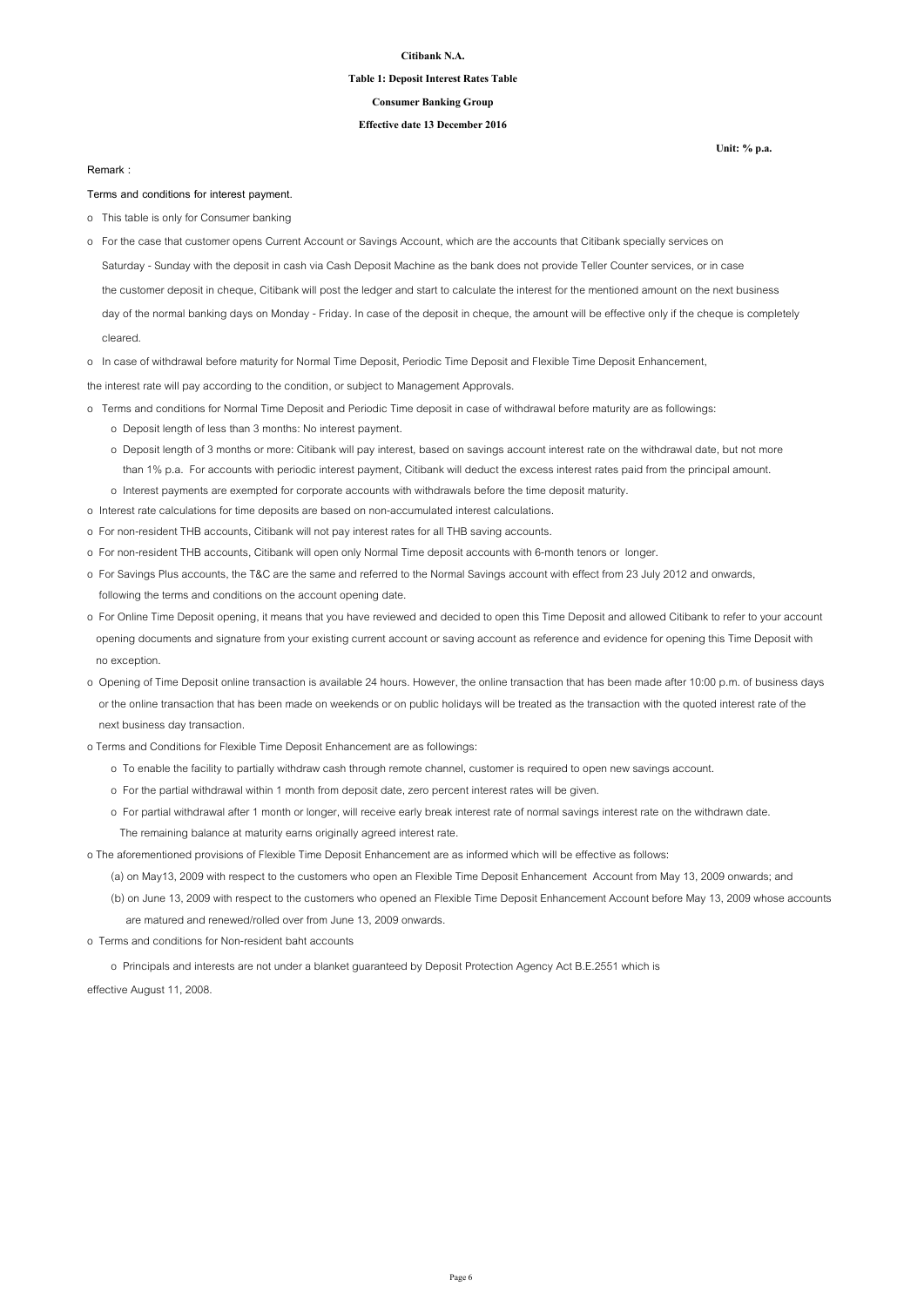### **Table 1: Deposit Interest Rates Table**

## **Consumer Banking Group**

### **Effective date 13 December 2016**

**Unit: % p.a.**

#### **Remark :**

### **Terms and conditions for Time deposit with Mutual Fund**

o New Citigold client refers to a customer who has never opened deposit and/or investment accounts with Citibank, opening Deposit and Investment Accounts with new funds and maintaining the outstanding balance for 3 million Baht or more, for 2 consecutive calendar months after the month which the balance requirement is met.

o Eligible for Citigold clients who have saving account or mutual fund account in Thailand.

o Eligible clients who participate in mutual fund product must not be US person.

o Eligible clients who participate in mutual fund product must have mailing address in Thailand.

o Opening deposit and investment accounts with new funds' refer to the source of funds to be deposited and/or invested must come from outside the Bank only. Transfers between Citibank accounts are not eligible for this program.

o According to Citibank policy on termination of mutual fund subscription by credit card payment, payment of the mutual funds cannot be made via credit cards.

o Citibank Fund Risk Rating is according to Citi's standard and SEC's guidelines. Fund Risk Rating between Citibank and Fund House can be different.

o Citibank reserves its sole right to adjust, reduce or cancel any or all of the Incentive under this Promotion Program if the total amount of Incentive to be given to the customer, either by Citibank, the fund, the fund manager or any other related person, for each relevant transaction exceeds the 0.2% of the invested amount limit stipulated by the applicable laws or regulations.

o For Citigold client who also holds a joint banking account, the banking balance and monthly banking transactions, for the purpose of this promotion, will be calculated under the primary account holder of joint account.

o New Citigold client refers to a customer who has never opened deposit and/or investment accounts with Citibank, opening Time Deposit and Investment Accounts with new funds and maintaining the outstanding balance for 3 million Baht or more, for 3 months after the balance requirement is met.

o Eligible customer is required to invest minimum of 3,000,000 Baht (Three Million Baht) which the investment amount in the mutual fund/s is 50% of total investment amount (1,500,000 Baht) and time deposit minimum amount is required 50% from total investment (1,500,000 Baht).

o Opening time deposit and investment accounts with new funds' refer to the source of funds to be deposited and/or invested must come from outside the Bank only. Transfers between Citibank accounts are not eligible for this program.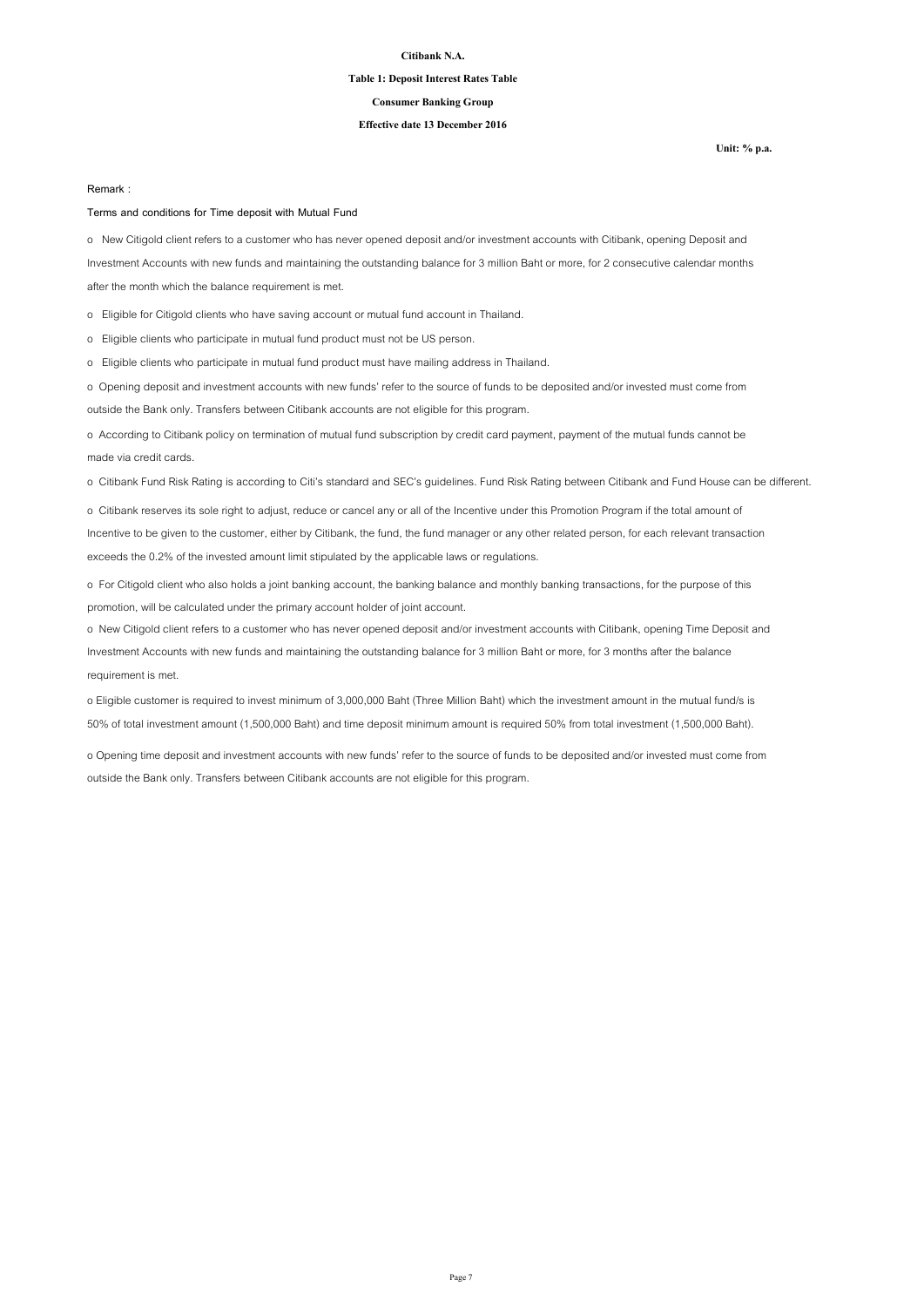### **Table 1: Deposit Interest Rates Table**

**Consumer Banking Group**

### **Effective date 13 December 2016**

#### **Other Terms and Conditions**

**Unit: % p.a.**

1.Citigold customers are customers who have sum of Deposit and Investment balance 3 million baht and up. However, Citibank reserves the right to cancel Citigold membership in case that customers have total balance lower than 3 million baht for 12 consecutive months according to Citibank conditions. 2. Citi Priority customers are customers who have sum of Deposit and Investment balance 1 million baht and up. However, Citibank reserves the right to cancel Citi Priority membership in case that customers have total balance lower than 1 million baht for 12 consecutive months according to Citibank

3. Citibanking customers are customers who have sum of Deposit and Investment balance less than 1,000,000 baht. This includes all Citibank and Citigroup staff who have sum of Deposit and Investment balance less than 1,000,000 baht.

4. Corporate customers are corporate that open accounts with Consumer Banking Group and have sum of Deposit and Investment balance 1,000,000 baht and up.

5. All Citibank customers will be eligible for interest rate on this Interest Rates Table and will be eligible for additional special rate no more than 0.75% p.a. The special interest is subject to customer's asset under management amount and bank management approval. The mentioned special rate does not apply to auto rollover Time deposit and all types of Saving accounts.

6. Volume is total deposit balance of customers and their relatives on a same day.

7. Citibank may offer gifts to new customers and on the anniversary program. Annual gifts may be given to all existing customers who eligible to the program under terms and conditions which will be announced and informed to the customers accordingly.

8. Citibank reserves the right to change conditions and interest rates as appropriate which will be in line with economic situation. Citibank will announce for the changes accordingly.

**Authorized Signature…………………….**

**(Don Charnsupharindr ) SVP, Retail Banking Head**

**Announcement date December 9, 2016**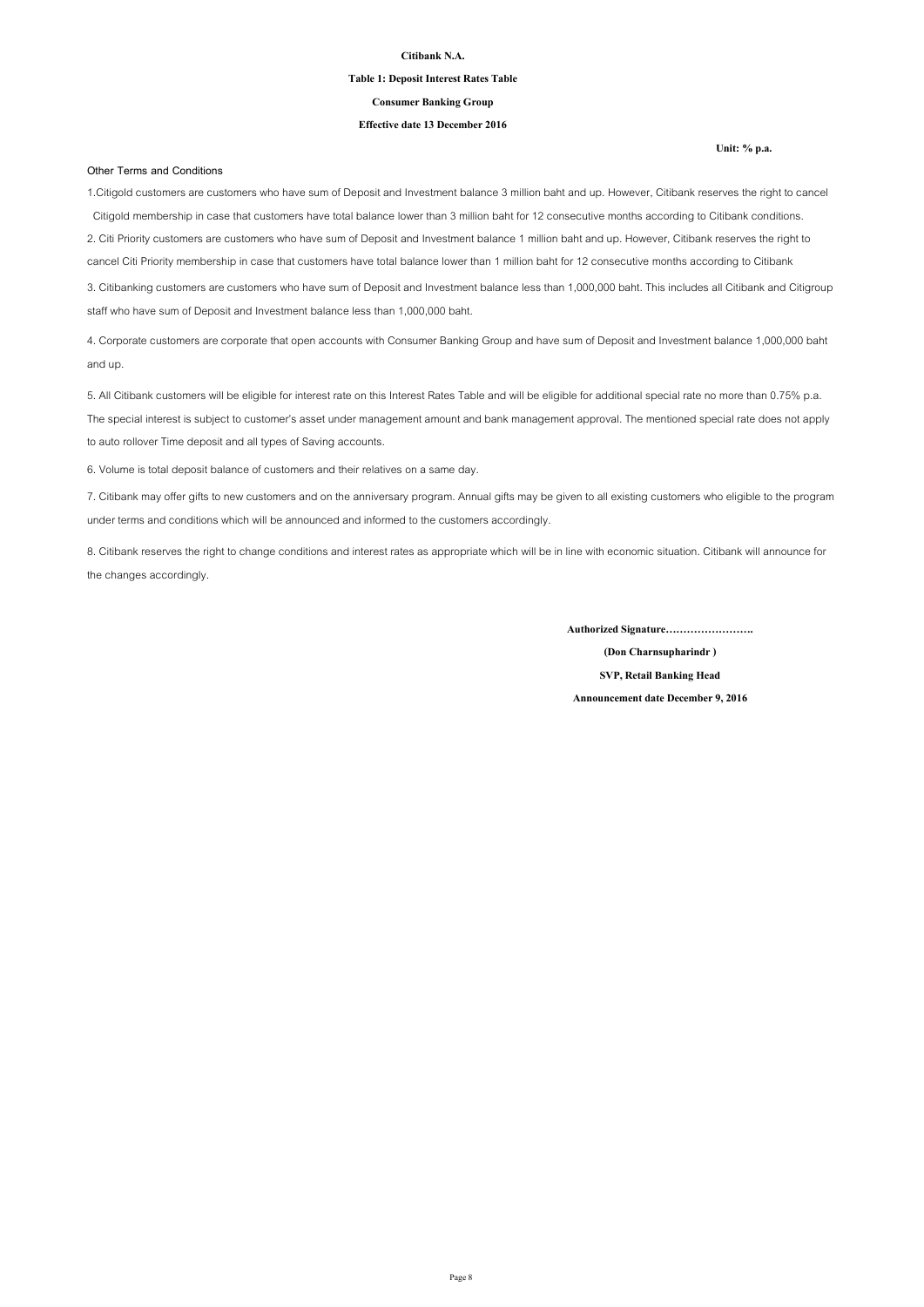| Citibank N.A.                                          |                                 |      |              |  |  |
|--------------------------------------------------------|---------------------------------|------|--------------|--|--|
| $\mathbf{1}$<br><b>Table 2: Lending Interest Rates</b> |                                 |      |              |  |  |
|                                                        | <b>Consumer Banking Group</b>   |      |              |  |  |
|                                                        | Effective date 13 December 2016 |      |              |  |  |
|                                                        |                                 |      | Unit: % p.a. |  |  |
|                                                        | A. Reference Interest Rates     |      |              |  |  |
| 1. Minimum Loan Rate                                   | <b>MLR</b>                      | 7.00 |              |  |  |
| 2. Minimum Overdraft Rate                              | <b>MOR</b>                      | N/A  |              |  |  |
| 3. Minimum Retail Rate                                 | <b>MRR</b>                      | N/A  |              |  |  |
| 4. Others (Temporary Overdraft Rate)                   |                                 | 7.25 |              |  |  |
|                                                        |                                 |      | Unit: % p.a. |  |  |

| Unit: % p.a.                     |                                  |                                               |                                     |                                  |  |  |
|----------------------------------|----------------------------------|-----------------------------------------------|-------------------------------------|----------------------------------|--|--|
|                                  | <b>B. Maximum Interest Rates</b> |                                               |                                     |                                  |  |  |
| B(1) Consumer Loan               | <b>Personel Loan</b>             |                                               |                                     | <b>Overdraft with Collateral</b> |  |  |
|                                  | <b>With Collateral</b>           | <b>Without Collateral</b>                     | <b>Housing Loan</b>                 |                                  |  |  |
| 5. Ceiling Rate                  | MLR-0.50% $^{27}$ (Currently is  | N/A                                           | MLR-0.50% $^{27}$ (Currently is     |                                  |  |  |
|                                  | equal to $6.50\%$ )              |                                               | 5.50<br>equal to $6.50\%$ )         |                                  |  |  |
| 6. Maximum Default Interest Rate | $15.00^{4/}$                     | N/A                                           | $15.00^{4/}$                        | N/A                              |  |  |
|                                  |                                  |                                               |                                     |                                  |  |  |
| <b>B</b> (2) Commercial Loan     | Overdraft                        | Short Term $\left(\leq 1$ Year) <sup>3/</sup> | Long Term $(>1$ Year) <sup>3/</sup> |                                  |  |  |
| 7. Ceiling Rate                  | N/A                              | 20.99                                         | 20.99                               |                                  |  |  |
| 8. Maximum Default Interest Rate | N/A                              | 20.99                                         | 20.99                               |                                  |  |  |

 **Remark:**

**1/ Exclude the type of credits in which BOT has stipulated the specific criteria.**

**2/ Ceiling rate for Housing Loan approved before year 2011 is 20.32%**

**3/ Product not being offered currently**

**4/ Maximum default interest rate for Housing Loan approved before year 2011 is 45.63%**

**Authorized Signature………………………………….**

 **(Don Charnsupharindr )**

 **SVP, Retail Banking Head**

**Announcement date December 9, 2016**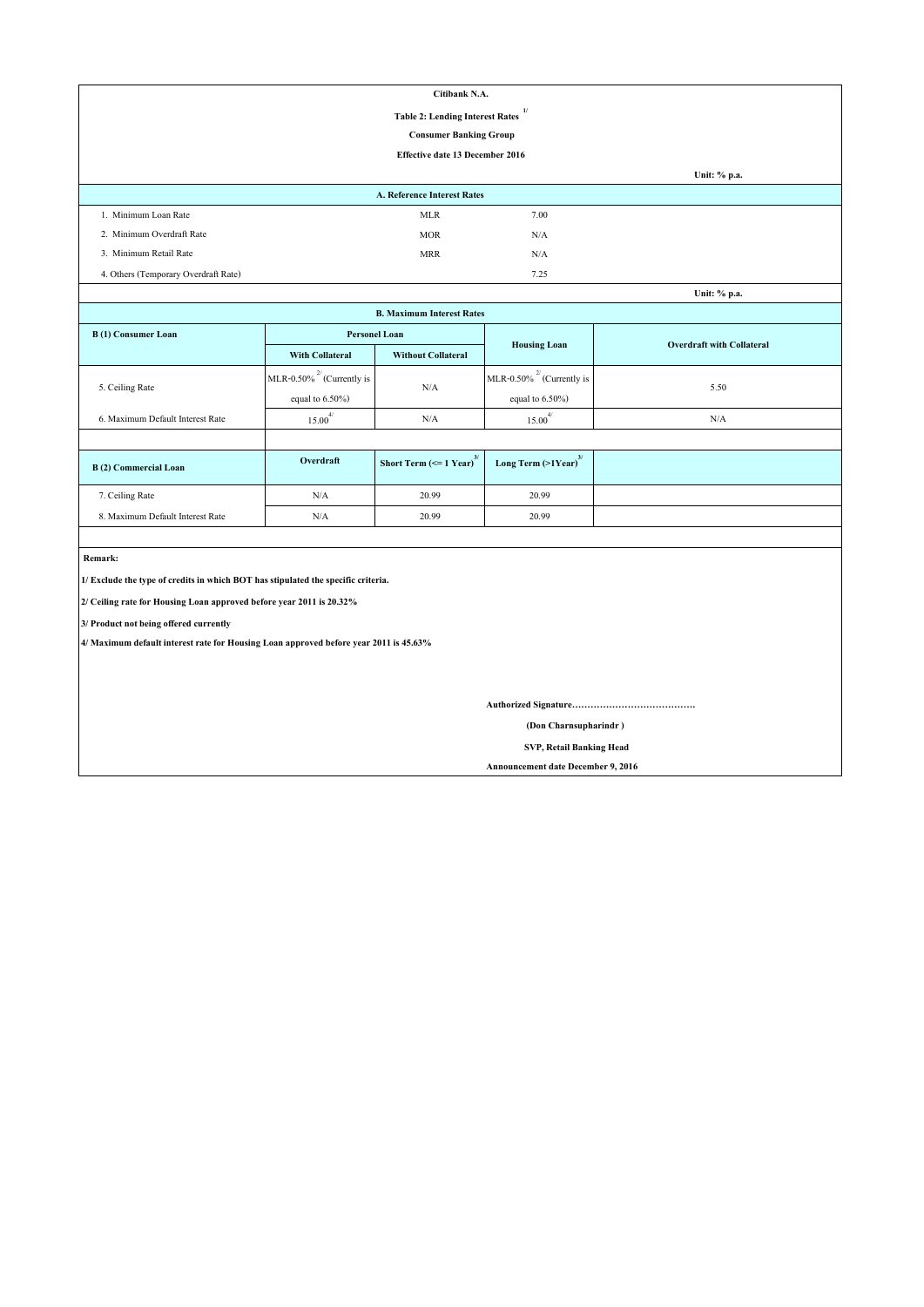|                                                                                                 | Citibank N.A.                       |                                                                   |                                                             |                         |  |
|-------------------------------------------------------------------------------------------------|-------------------------------------|-------------------------------------------------------------------|-------------------------------------------------------------|-------------------------|--|
| Table 3: Fees/ Charges and Penalty Related to Deposit and Lending <sup>1/</sup> and Others Fees |                                     |                                                                   |                                                             |                         |  |
| <b>Consumer Banking Group</b>                                                                   |                                     |                                                                   |                                                             |                         |  |
|                                                                                                 |                                     | Effective date 13 December 2016                                   |                                                             |                         |  |
|                                                                                                 |                                     |                                                                   |                                                             |                         |  |
| A. Fee related to Deposit <sup>3/</sup>                                                         |                                     | <b>Unit: THB</b>                                                  | $4/$<br>Remark                                              |                         |  |
| 1. Below minimum balance account service fee                                                    | Citigold customer: No charge        |                                                                   |                                                             |                         |  |
| (Account maintenance fee for accounts with outstanding balance                                  | Citi Priority customer: No charge   |                                                                   | In the case of average balance of total accounts lower than |                         |  |
| below the required amount)                                                                      |                                     | Citibanking customer: 300 baht/customer/month (charges quarterly) | 200,000 baht for Citibanking customer                       |                         |  |
|                                                                                                 |                                     |                                                                   |                                                             |                         |  |
| <b>B.</b> Fee related to Lending                                                                |                                     | <b>Unit: THB</b><br><b>Personal Loan</b>                          |                                                             |                         |  |
| B (1) Consumer Loan: Actual and reasonable expenses                                             |                                     |                                                                   | <b>Housing Loan</b>                                         | Remark                  |  |
|                                                                                                 | With Collateral                     | <b>Without Collateral</b>                                         |                                                             |                         |  |
| 1. Expenses paid to government authorities i.e.,                                                |                                     |                                                                   |                                                             |                         |  |
|                                                                                                 | 0.05% of loan amount or             |                                                                   | 0.05% of loan amount or maximum                             |                         |  |
| 1) Stamp duty                                                                                   | maximum 10,000 baht                 | N/A                                                               | 10,000 baht                                                 |                         |  |
|                                                                                                 |                                     |                                                                   |                                                             |                         |  |
|                                                                                                 | 1% of the loaned amount or          |                                                                   | 1% of the loaned amount or                                  |                         |  |
| 2) Mortgage Registration Fee                                                                    | maximum 200,000 baht                | N/A                                                               | maximum 200,000 baht                                        |                         |  |
| 2. Expenses paid to the third or external parties i.e.,                                         |                                     |                                                                   |                                                             |                         |  |
| In general case                                                                                 |                                     |                                                                   |                                                             |                         |  |
| 1) Credit Bureau search fee                                                                     | N/A                                 | N/A                                                               | N/A                                                         |                         |  |
| 2) Collateral Appraisal expenses                                                                | Maximum 4,000 baht                  | N/A                                                               | Maximum 4,000 baht                                          |                         |  |
|                                                                                                 |                                     |                                                                   |                                                             |                         |  |
| 3) Insurance premium                                                                            | Rate subject to insurance           | N/A                                                               | Rate subject to insurance company                           |                         |  |
|                                                                                                 | company                             |                                                                   |                                                             |                         |  |
| 4) Payment fee through other counters/ channels                                                 |                                     | N/A                                                               |                                                             |                         |  |
| (Bangkok Metropolitan area and Greater bangkok charge per                                       |                                     |                                                                   |                                                             |                         |  |
| transaction / upcountry charge per transaction (actual costs))                                  |                                     |                                                                   |                                                             |                         |  |
| Citibank N.A.                                                                                   | Free                                |                                                                   | Free                                                        |                         |  |
| <b>Bangkok Bank</b>                                                                             | 20 baht/ 35 baht                    |                                                                   | 20 baht/ 35 baht                                            |                         |  |
| Thai Military Bank                                                                              | 20 baht/ 35 baht                    |                                                                   | 20 baht/35 baht                                             |                         |  |
| Bank of Ayudhya<br>Krung Thai Bank                                                              | 20 baht/ 35 baht<br>25 baht/25 baht |                                                                   | 20 baht/ 35 baht<br>25 baht/ 25 baht                        |                         |  |
| Kasikorn Bank                                                                                   | 25 baht/ 35 baht                    |                                                                   | 25 baht/ 35 baht                                            |                         |  |
| Siam Commercial Bank                                                                            | 25 baht/ 40 baht                    |                                                                   | 25 baht/ 40 baht                                            |                         |  |
| In default case                                                                                 |                                     |                                                                   |                                                             |                         |  |
| 1) Returned Cheque fee (other commercial banks)                                                 |                                     | N/A                                                               |                                                             |                         |  |
| 2) Fee for insufficient fund (In case of payment by debiting from                               |                                     |                                                                   |                                                             |                         |  |
| the account of other commercial banks)                                                          |                                     | N/A                                                               |                                                             |                         |  |
|                                                                                                 | 120 baht/billing cycle until 3      |                                                                   | 120 baht/billing cycle until 3 Jan                          |                         |  |
|                                                                                                 | Jan 2017                            |                                                                   | 2017                                                        |                         |  |
| 3) Debt Collection Expenses $^{\mathrm{2/}}$                                                    | 100 baht/billing cycle since 4      | N/A                                                               | 100 baht/billing cycle since 4 Jan                          |                         |  |
|                                                                                                 | Jan 2017                            |                                                                   | 2017                                                        |                         |  |
| 3. Operating cost of commercial bank                                                            |                                     |                                                                   |                                                             |                         |  |
| In general case                                                                                 |                                     |                                                                   |                                                             |                         |  |
| 1) Collateral Appraisal expenses                                                                | N/A                                 | N/A                                                               | N/A                                                         |                         |  |
| 2) Fee for a new statement requested (for the second copy or                                    |                                     |                                                                   |                                                             |                         |  |
| more)                                                                                           | N/A                                 | N/A                                                               | N/A                                                         |                         |  |
| 3) Loan processing fee                                                                          | No charge                           | N/A                                                               | No charge                                                   |                         |  |
| In default case                                                                                 |                                     |                                                                   |                                                             |                         |  |
| 3) Debt Collection Expenses                                                                     |                                     | N/A                                                               |                                                             |                         |  |
| B(2) Commerical Loan: Actual and reasonable expense                                             |                                     | Overdraft                                                         |                                                             | Remark                  |  |
| 1. N/A                                                                                          |                                     | N/A                                                               |                                                             | $\mathbf{N}/\mathbf{A}$ |  |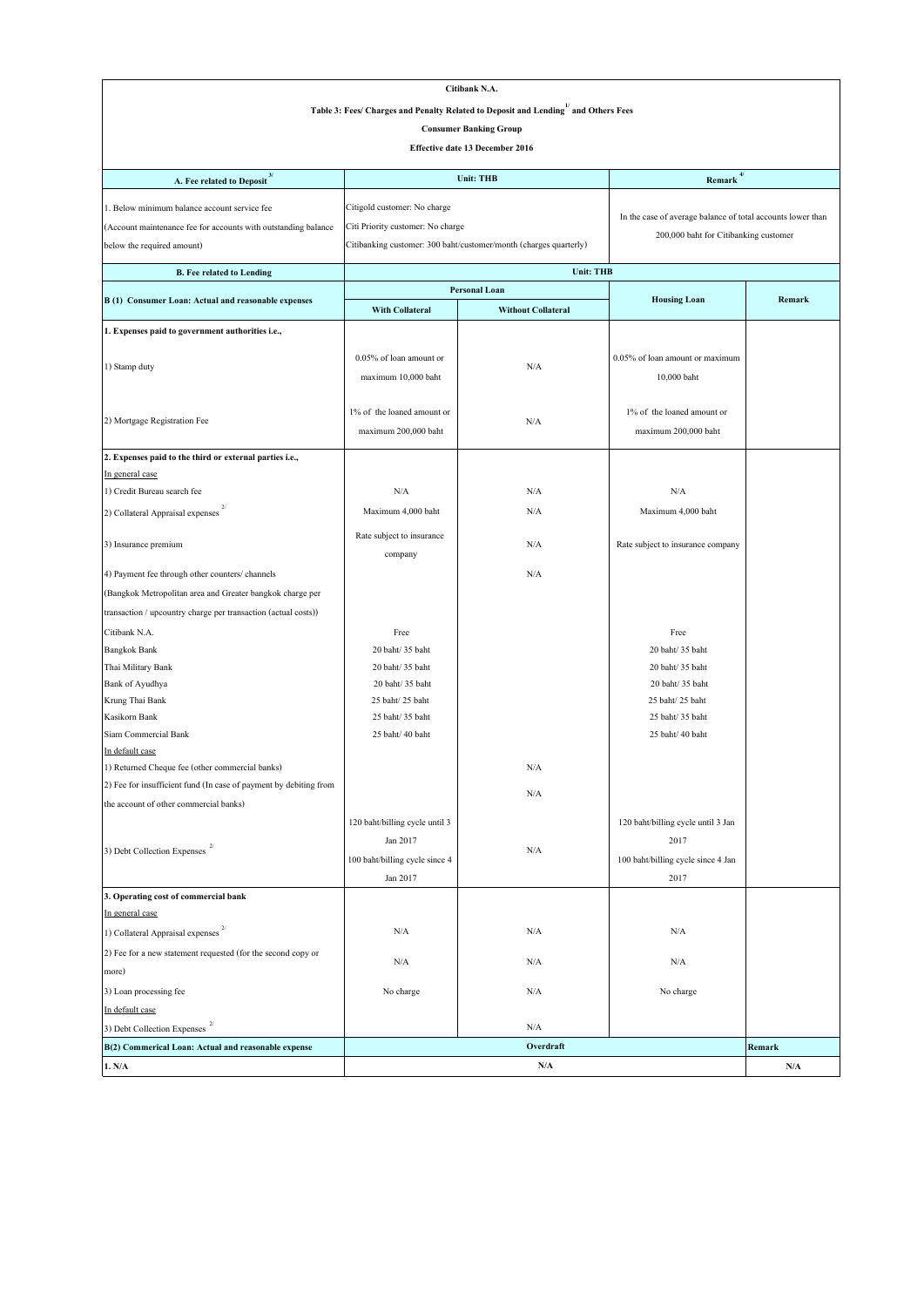| C. Other fees                              | Unit: THB $^{5/}$                                           | <b>Remark</b>                                                   |
|--------------------------------------------|-------------------------------------------------------------|-----------------------------------------------------------------|
|                                            |                                                             |                                                                 |
| 1. Cheque book                             | 1 whole book (30 cheques) is 450 Baht (15 baht per cheque)  |                                                                 |
|                                            | Citigold customer: No charge                                |                                                                 |
| 2. Manager Cheque                          | Citi Priority customer: 25 baht per cheque                  | For non-customer, only allow buying Manager Cheque with         |
|                                            | Citibanking customer: 25 baht per cheque                    | customer's cheque                                               |
|                                            | Non-customer: 100 baht per cheque                           |                                                                 |
|                                            | Citigold customer: No charge                                |                                                                 |
| 3. Stop payment cheque                     | Citi Priority customer: No charge                           | The whole cheque book will be charged 1,000 baht maximum        |
|                                            | Citibanking customer: 200 baht per instruction.             |                                                                 |
|                                            | Citigold customer: No charge                                |                                                                 |
| 4. Stop payment Draft                      | Citi Priority customer: No charge                           | Additional fee of US\$ 5 or more from receipient banks to       |
|                                            | Citibanking customer: 200 baht per instruction              | every customers                                                 |
|                                            | Non-customer: 200 baht per instruction                      |                                                                 |
| 5. Return cheque/ draft                    | 0.0625% of cheque amount with minimum 200 baht              | Additional charge for Draft may apply                           |
|                                            |                                                             | Duty stamp 3 baht/ cheque                                       |
|                                            | Citigold customer: 0.5% Min100- Max 2,500 baht              | If customer present off-us Cheque Overseas, customer must       |
| 6. Bill for Collection (BFC)               | Citi Priority customer: 1% Min200- Max 5,000 baht           | hold Citibank Account in Thailand                               |
|                                            | Citibanking customer: 1% Min200- Max 5,000 baht             | if Customer Present On-us Cheque Overseas, Customer do not      |
|                                            | Non-customer: 2% Min1,000- Max 5,000 baht                   | have to hold Citibank account in Thailand                       |
|                                            | Citigold customer: 0.5% Min100- Max 2,500 baht              |                                                                 |
|                                            | Citi Priority customer: 1% Min200- Max 5,000 baht           |                                                                 |
| 7. Clean Bill Purchase                     | Citibanking customer: 1% Min200- Max 5,000 baht             | Duty stamp 3 baht/ cheque                                       |
|                                            | Non-customer: 2% Min1,000- Max 5,000 baht                   |                                                                 |
|                                            | Citigold customer: No charge                                |                                                                 |
|                                            | Citi Priority customer: No charge                           |                                                                 |
| 8. Gosi Draft Encashment                   | Citibanking customer: No charge                             |                                                                 |
|                                            | Non-customer: US\$20.00 for amount over US\$50.00           |                                                                 |
|                                            | 1% for amount below or equal to US\$50.00                   |                                                                 |
| 9. Traveler Cheque Encashment              |                                                             |                                                                 |
| Citicorp T/C by Citibank customer          | No charge                                                   | Limit encash US\$10,000                                         |
| Citicorp T/C & non Citibank customer       | No charge                                                   | Limit encash US\$3,000                                          |
| Non Citicorp T/C by Citibank customer      | No charge                                                   | Limit encash US\$10,000                                         |
| Non Ctiticorp T/C & non Citibank customer  | 2.00%                                                       | Limit encash US\$250                                            |
| - Com. in lieu of exchange (FAF)           | Citigold customer: 0.125% Min150 baht                       | Charged in addition to normal fees                              |
|                                            | Citi Priority customer: 0.125% Min150 baht                  |                                                                 |
|                                            | Citibanking customer: 0.25% Min300 baht                     |                                                                 |
|                                            | Non-customer: 0.25% Min300 baht                             |                                                                 |
|                                            |                                                             |                                                                 |
| 10. CitiGold Cross Border Check Encashment | US\$25.00                                                   | Use daily exchange rate                                         |
|                                            | Citigold customer: No charge                                |                                                                 |
| 11. Copy of cheque paid                    | Citi Priority customer: No charge                           |                                                                 |
|                                            | Citibanking customer: 100 baht or equivalent                |                                                                 |
|                                            | Citigold customer: No charge                                |                                                                 |
| 12. Confirmation letter                    | Citi Priority customer: 200 baht                            |                                                                 |
|                                            | Citibanking customer: 200 baht                              |                                                                 |
| 13. ATM Fee                                | No ATM Entrance Fee, No ATM Annual Fee, No ATM Re-issue Fee |                                                                 |
|                                            | Citigold customer: No charge                                |                                                                 |
|                                            | Citi Priority customer: No charge                           |                                                                 |
| 14. ATM Withdrawal Fee                     | Citibanking customer: No charge                             | Apply to overseas non-Citi ATM card                             |
|                                            | Non-customer: 200 baht / transaction                        |                                                                 |
|                                            | 25 baht per transaction for amount 1-10,000 baht            |                                                                 |
| 15. ATM Transfer (domestic ORFT)           | 35 baht per transaction for amount 10,001-50,000 baht       |                                                                 |
| 16. Internal Funds Transfer Fee            | No charge                                                   |                                                                 |
|                                            |                                                             | Additional 100 baht charged by recipient bank                   |
|                                            |                                                             | Additional 10 baht for every 10,000 baht if transfer to account |
| 17. BahtNet Transfer Fee                   | 150 baht                                                    | outside Bangkok and greater Bangkok                             |
|                                            |                                                             | (maximum 850 baht)                                              |
|                                            |                                                             |                                                                 |